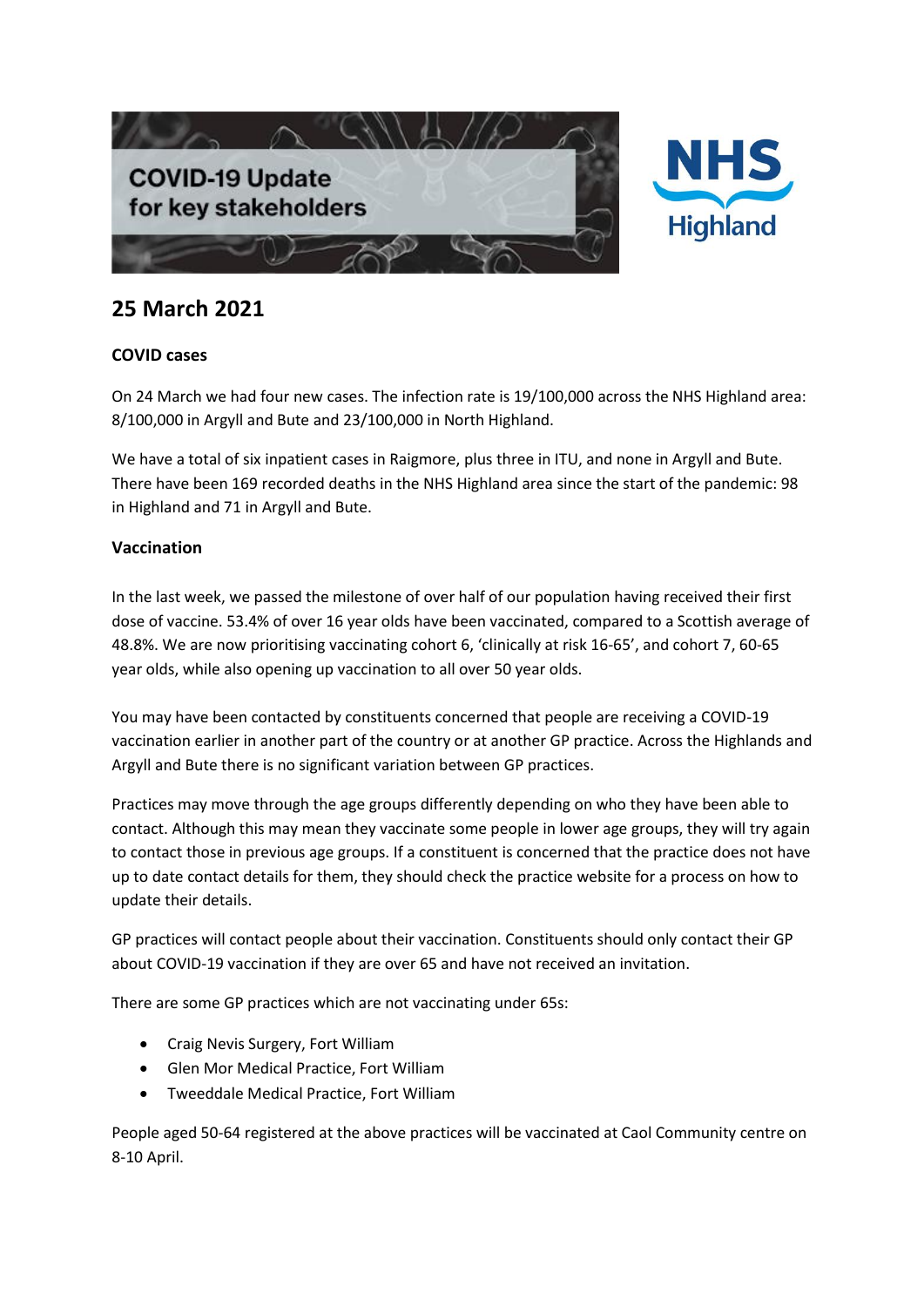- Aird, Beauly: vaccinations for 50-64 year olds will take place in the mobile unit, 6-8 April, in Beauly
- Culloden Medical: vaccinations for 50-64 year olds will take place at Smithton Church, 9 and 12 April
- Ballachulish practice is vaccinating those aged 60+: vaccinations for 50-59 year olds will take place in the mobile unit, 12 April in the Ballachulish Co-op car park

Patients in all of these practices will receive a letter advising them of their appointment, using the national vaccination scheduling service. Contact details for queries will be included in this appointment letter.

We hope to have offered a first dose vaccine by mid April to everyone who is:

- over the age of 50, or
- has a health condition which puts them at increased risk, or
- is a carer or frontline health or care worker

This information is on the [NHS Highland website here](https://www.nhshighland.scot.nhs.uk/COVID19/Pages/Vaccination.aspx) and you can view progress on the national [vaccination programme online here.](https://public.tableau.com/profile/phs.covid.19#!/vizhome/COVID-19DailyDashboard_15960160643010/Overview)

## **Dental Services**

On 12 October 2020 the Scottish Government Chief Dental Officer announced that as of 1 November 2020 dentists could provide a full range of NHS treatments. The Chief Dental Officer acknowledged that it would not be possible to return to the pre-COVID volumes of patient treatments under the current health protection measures and that it would be necessary to prioritise appointments for patients requiring urgent dental care, those at greatest risk of oral disease, and the backlog of patients from March 2020.

The health protection measures remain in place and dentists continue to have reduced capacity and are using their clinical judgement to prioritise those requiring urgent or emergency care. Inevitably those patients whose treatment has been assessed as necessary but not urgent may face lengthy delays.

If practices cannot accept new NHS dental registrations, based on current capacity, they should offer any patient seeking registration the opportunity to be placed on a waiting list for registration with the practice in the future.

If an unregistered patient requires urgent or emergency care they can contact the NHS Highland Dental Helpline on 0800 141 2362, Monday to Friday from 8.45am to 4.45pm. For dental emergencies outwith these times patients should contact NHS24 on 111. The Helpline team will triage the patient and if they are clinically assessed as requiring urgent or emergency care this will be provided by the Public Dental Service at the nearest available clinic.

In his letter of 12 October 2020 the Scottish Government Chief Dental Officer referred to the development of future plans for NHS dental services and as we move out of lockdown, and health